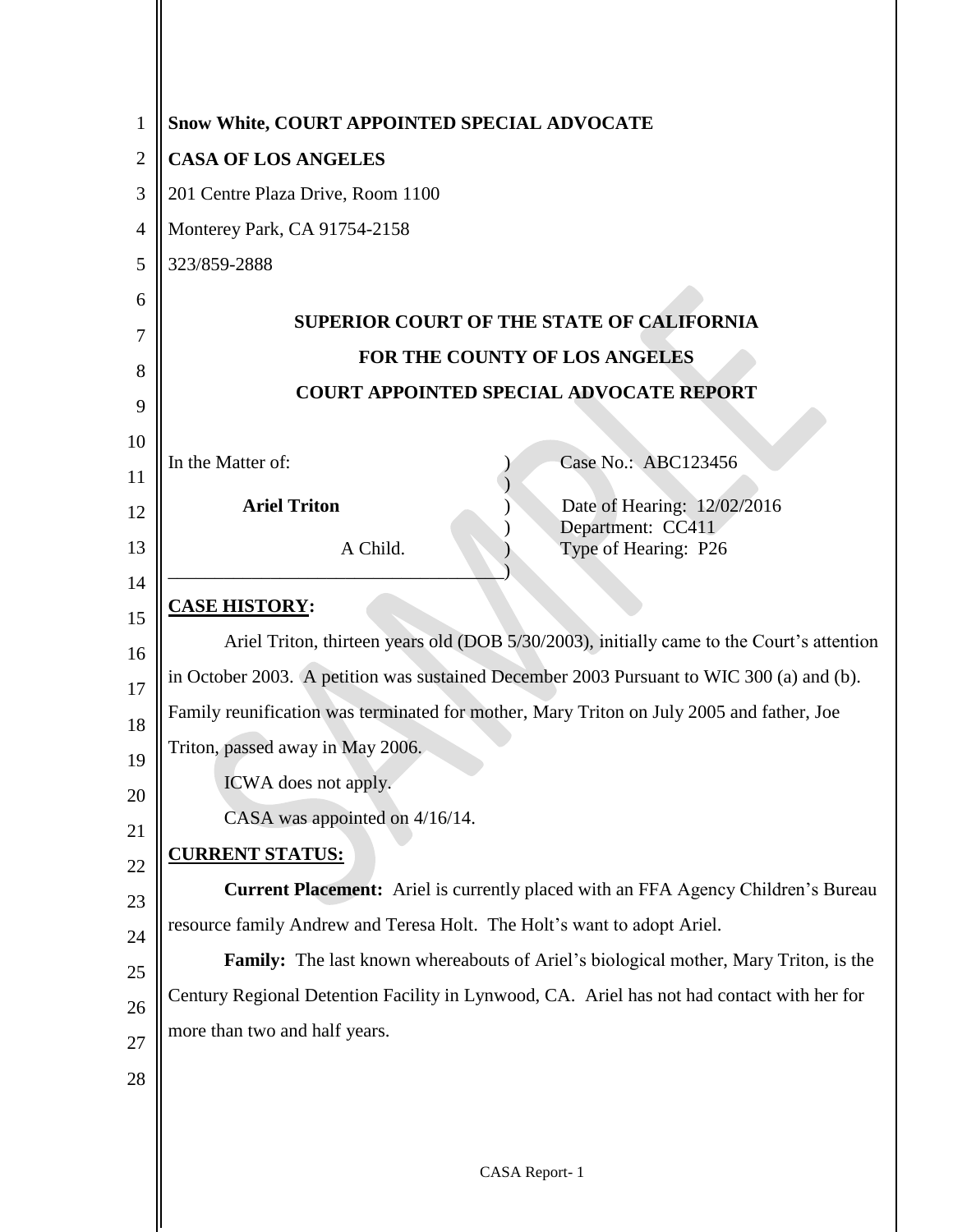1 2 3 **Education**: Ariel is in the  $7<sup>th</sup>$  grade and attends St. Nicholas Middle School in North Hollywood. Ariel has been accepted into the United Friends of the Children College Readiness Program and will start the program in January 2017.

4

5

6

7

8

9

Per the Court's Order of 2/18/16, the CASA is the sole educational rights holder. **Medical:** On 3/26/15, Orthopedic Surgeon Dr. Roy performed left ankle and knee guided growth surgery and removal of osteochondroma from the right tibia at Children's Hospital Los Angeles. During each examination, Dr. Roy has stressed the importance of consistent post-surgery monitoring of the growth of the left knee and ankle. On 8/9/16, Dr. Roy examined Ariel and is pleased with the progress.

10 11 12 13 14 **Mental health**: Since being placed with the Holts, Adoption Placement Support Services (APSS) therapist, Ledette Gambino, has been seeing Ariel for trauma focused cognitive behavioral therapy. Ariel meets with Ms. Gambino every other week. Ariel has also been receiving therapy related to behavioral issues from Wrap Around therapist Athena Cummings, MFT.

15 **CHILD'S POSITION:**

16 17 18 19 20 21 22 23 24 Ariel has consistently told the CASA that she is happy living with the Holts. On 8/16, Ms. Holt and Ariel traveled via airplane to attend a wedding. It was Ariel's first time to fly on a plane. Ariel told the CASA she had a great time on the trip. Ariel reports that she is enjoying her school and wants to attend Catholic High School next year. She is making friends and reports to be happy socially. Ariel understands that the Holts want to adopt her. On 11/6/16, the CASA asked Ariel if she wanted to be adopted by the Holt's. She repeatedly told the CASA she did want to be adopted by the Holts. During the 11/18/16 wrap meeting, when asked where do you see yourself in 5 years? Ariel responded, "home from college with Teresa and Andrew celebrating Thanksgiving."

25 26 27 28 CASA met with Ariel on 8/4/16, 8/9/16, 9/3/16, 9/14/16, 9/26/16, 9/29/16, 10/4/16, 10/11/16, 10/31/16, 11/6/16, and 11/29/16. And via telephone or text on 9/3/16, 9/11/16, 9/12/16, 9/20/16, 9/21/16, 10/2/16, 10/4/16, 10/7/16, 10/8/16, 10/12/16, 10/16/16, 10/22/16,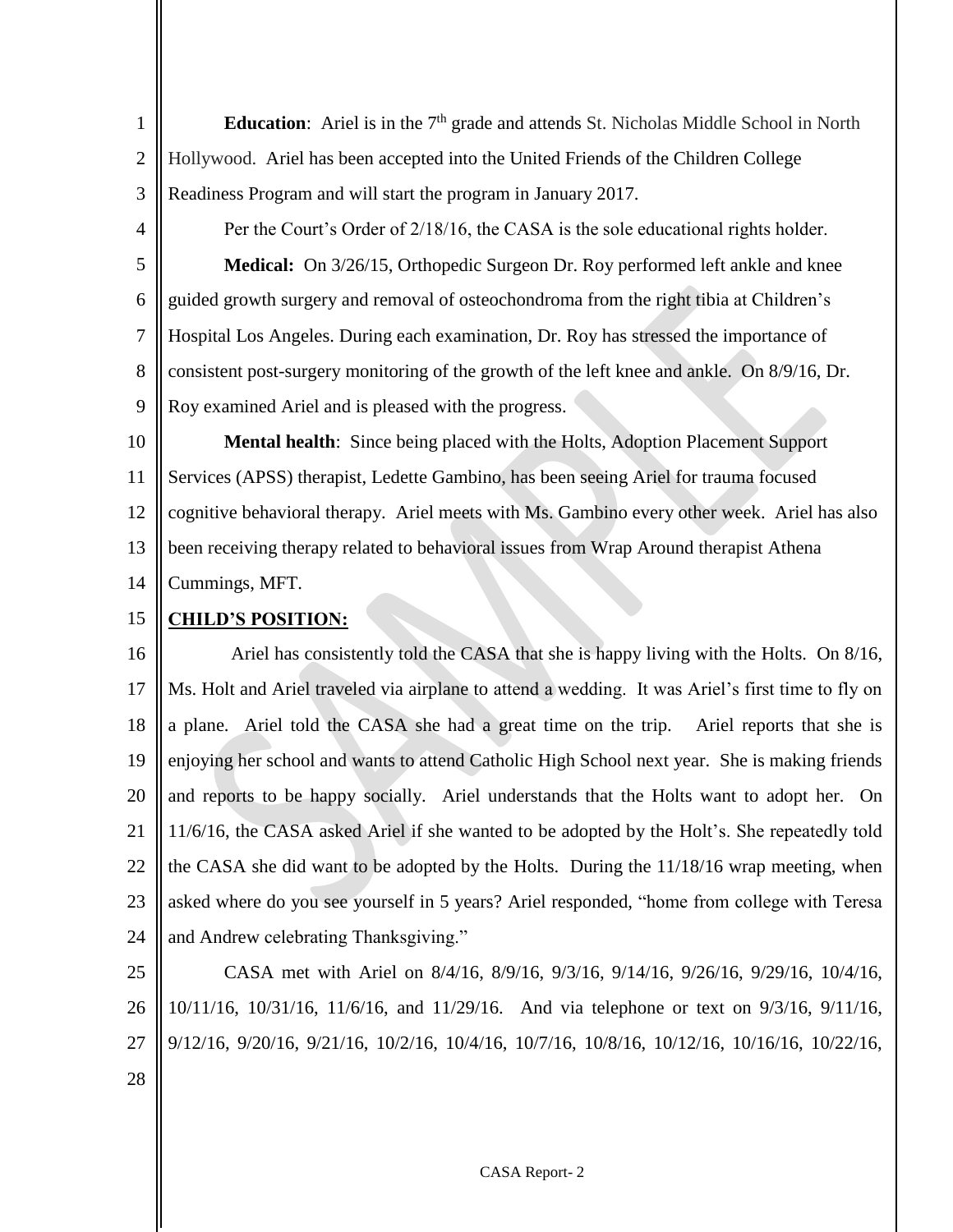1  $\mathfrak{D}$ 10/22/16, 10/29/16, 10/30/16, 10/31/16, 11/2/16, 11/3/16, 11/9/16, 11/16/16, 11/18/16, 11/24/16 and 11/28/16.

## 3 **CASA INTERVIEWS:**

4 5 6 7 8 9 10 11 12 **Teresa and Andrew Holt, foster parents:** When Ariel moved in with the Holts, Ms. Holt commenced ten weeks family leave from her employment, so she could be with Ariel during the transition period. The Holts report that they are involved with Ariel's school, attending all her volleyball games, volunteering at school events and communicating with teachers, and monitoring her grades. The Holts have arranged for Ariel to meet with a tutor to address some reading issues and are working with Ariel to apply to Catholic High School for next fall. Regarding schoolwork, the Holts report that Ariel is doing brilliantly at school. Every night she comes home and does her homework and is open to asking for help when needed.

13 14 15 16 17 18 19 The Holt's report that on several occasions since 8/5/16, Ariel has exhibited sporadic defiant behavior, which has escalated over the past three weeks. After these incidents, Ariel has apologized and communicated with the Holts that she wants to try to find better ways to communicate and "work things through as a family." The Holts have communicated with the CSW, FFA SW, the Wrap Around team and the CASA regarding these specific incidents and Ariel's behavior. The Holts refer to their home as Ariel's "forever home" and are "not wavering" in their commitment to adopt Ariel.

20 21 22 23 CASA met with Ms. and Mr. Holt in person on 8/9/16, 9/7/16, 10/4/16, 10/31/16, 11/6/16, 11/18/16, 11/22/16, 11/29/16 and communicated via telephone, email or text on 8/8/16, 8/16/16, 8/18/16, 8/22/16, 8/24/16, 8/25/16, 9/12/16, 10/10/16, 10/16/16, 11/7/16, 11/14/16, 11/23/16, 11/29/16.

24

## **Ledette Gambino, M.A., MFT Registered Intern, APSS therapist**:

25 26 27 28 Ms. Gambino is meeting with Ariel every other week. Ariel agreed to Trauma Focused Cognitive Behavioral Therapy (TFCBT). Based on questionnaires of Ariel and the Holts, TFCBT is focusing on interpersonal relationships. Ms. Gambino's goal with TFCBT is to connect the narrative of Ariel's trauma stories to her emotions. Of 12 possible traumas, Ariel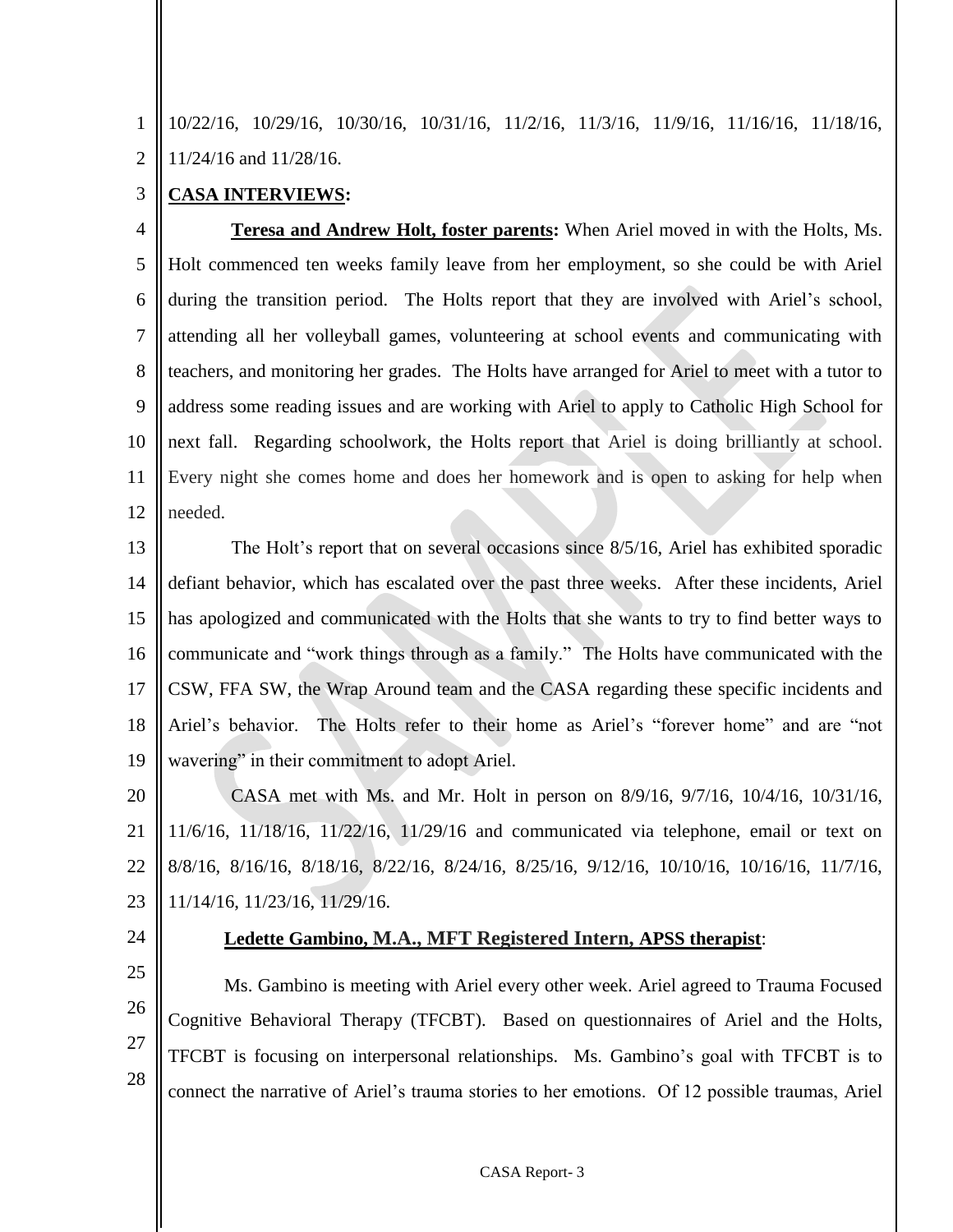| $\mathbf{1}$   | has experienced 7. Ms. Gambino reports overall, Ariel is doing remarkably well considering      |
|----------------|-------------------------------------------------------------------------------------------------|
| $\overline{2}$ | the multiple traumas she has experienced. Ms. Gambino reports that Ariel is not fully           |
| 3              | comfortable opening up to or communicating with her yet.                                        |
| $\overline{4}$ | CASA spoke with L. Gambino via telephone on 9/2/16 and 11/17/16.                                |
| 5              | Lisa Tush, Ariel's English teacher, St. Nicholas:                                               |
| 6              | In 9/16, the Holts met with Ariel's English teacher, Ms. Tush to get a better                   |
| $\tau$         | understanding of academic expectations, explain Ariel's education history and formulate a plan  |
| 8              | for her academic success. Ms. Tush reports that Ariel is doing well academically, and she       |
| 9              | anticipates her grades will improve second semester as the routine is established and she knows |
| 10             | what to expect.                                                                                 |
| 11             | CASA met with Ms. Tush in person on 8/31/16 and 9/7/16 and communicated by email                |
| 12             | on 11/21/16.                                                                                    |
| 13             | Chris Salenetti, Ariel's Math and Social Studies teacher, St. Nicholas Middle                   |
| 14             | School:                                                                                         |
| 15             | Mr. Salenetti reported that, Ariel is doing an "awesome job" with her grades. Although          |
| 16             | she's a bit inconsistent at times, it's something to be expected with her meetings, sports, and |
| 17             | homework. Mr. Salenetti reports that she also seems to be doing well socially. He stated that   |
| 18             | she seems to have made some good friends and seemed to have a good time playing on the          |
| 19             | volleyball team. He reported that Ariel is pleasant in class and always wants to do the right   |
|                | $20$   thing.                                                                                   |
| 21             | The CASA met with Ariel's math and social studies teacher, Mr. Salenetti in person on           |
| 22             | 8/31/16 for Back to School Night and on 9/7/16 and 11/29/16 for parent teacher conferences.     |
| 23             |                                                                                                 |
| 24             | <b>SUMMARY AND CASA'S POSITION:</b>                                                             |
| 25             | Ariel is a smart, resourceful thirteen-year old who now has the potential to proceed on a       |
| 26             | positive path with the assistance of productive and supportive guidance from the Holts.         |
| 27             | Academically, she is thriving beyond all expectations. She has had no behavior issues at        |
| 28             |                                                                                                 |
|                |                                                                                                 |
|                |                                                                                                 |